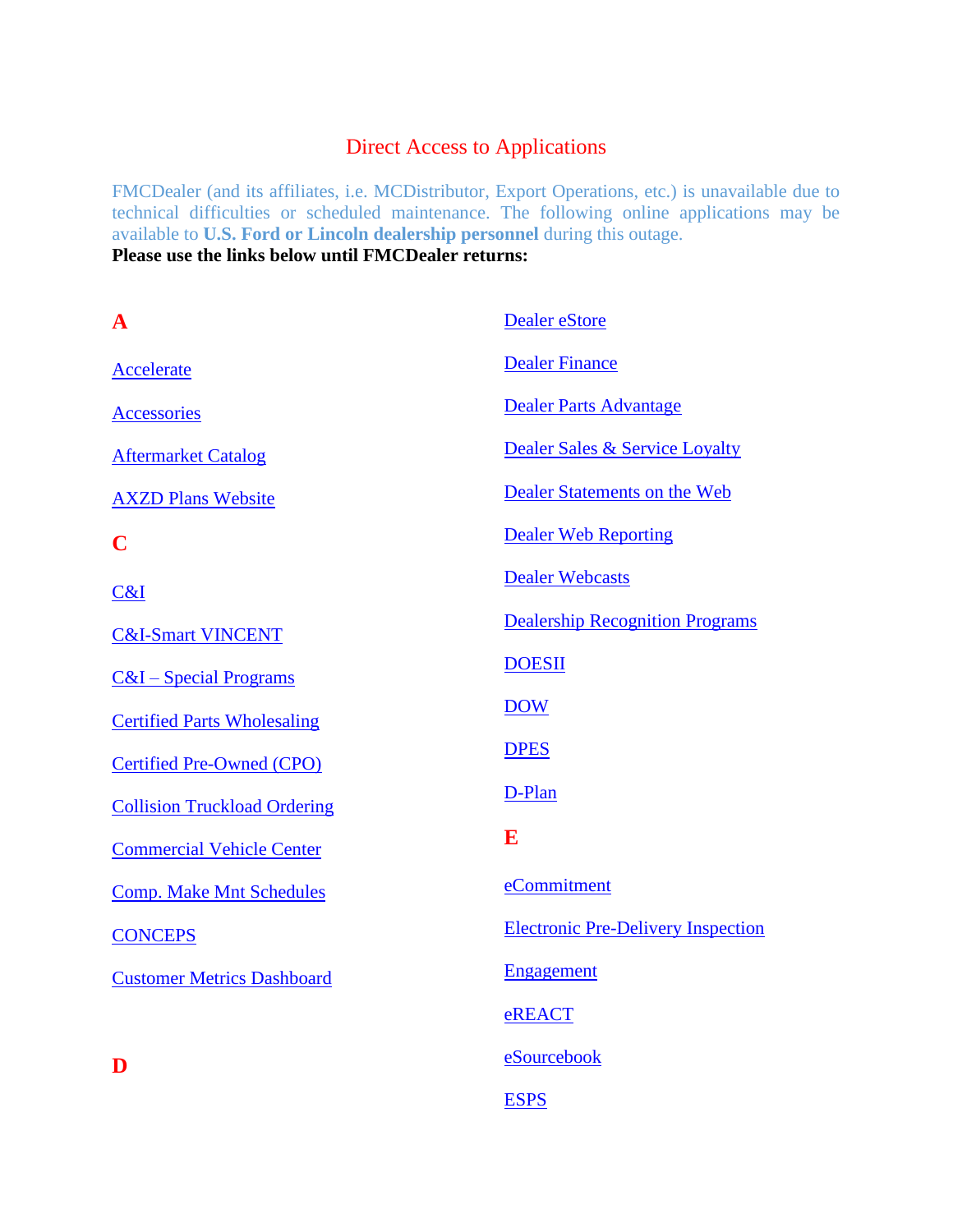| <b>ESPS Virtel Access</b>                       | <b>GPC</b>           |
|-------------------------------------------------|----------------------|
| eVCR                                            |                      |
|                                                 | H                    |
| F                                               | <b>HVBOM</b>         |
| <b>FMCDEALER COMMUNITY</b>                      |                      |
| <b>Ford Business Mgmt Intelligence</b>          | I                    |
| <b>Ford Commitment Program</b>                  | <b>Incentives Co</b> |
| <b>Ford Dealer Toolbox</b>                      |                      |
| FordEcat                                        | K                    |
| <b>Ford eSourceBook</b>                         | <b>Key Codes fo</b>  |
| <b>Ford Loyalty Program</b>                     |                      |
| <b>FordDirect Digital Advertising Solutions</b> | L                    |
| (DAS)                                           | <b>Lincoln Clien</b> |
| Ford Tube                                       | <b>Lincoln Comi</b>  |
| <b>FSAs</b>                                     | <b>Lincoln Loya</b>  |
| <b>F&amp;L Protect eContracting</b>             | <b>Lincoln Produ</b> |
| <b>F&amp;L Protect Contract Assistance</b>      | <b>Lincoln Tooll</b> |
| <b>F&amp;L Protect Prior Approval</b>           |                      |
|                                                 | O                    |

# **G**

**[GCCT](https://gcct.microsoftcrmportals.com/)** [Global Concern Reporting](https://www.gcr.dealerconnection.com/asp/forddealermenu.asp) [Global Customer Viewpoint](http://www.fordcvp.dealerconnection.com/) **Innection** or Vehicle Owners nt Preferences mitment Program alty Program

uct Portfolio

 $box$ 

### **O**

**[OASIS](http://www.proservicetech.com/)** [OEConnection \(D2DLink, CollisionLink\)](http://www.oeconnection.com/) **[Ordering Guides](https://www.fleet.ford.com/OrderingCenter/order_guides/default.asp) [OWS](https://www.warrantyprocessing.dealerconnection.com/)**